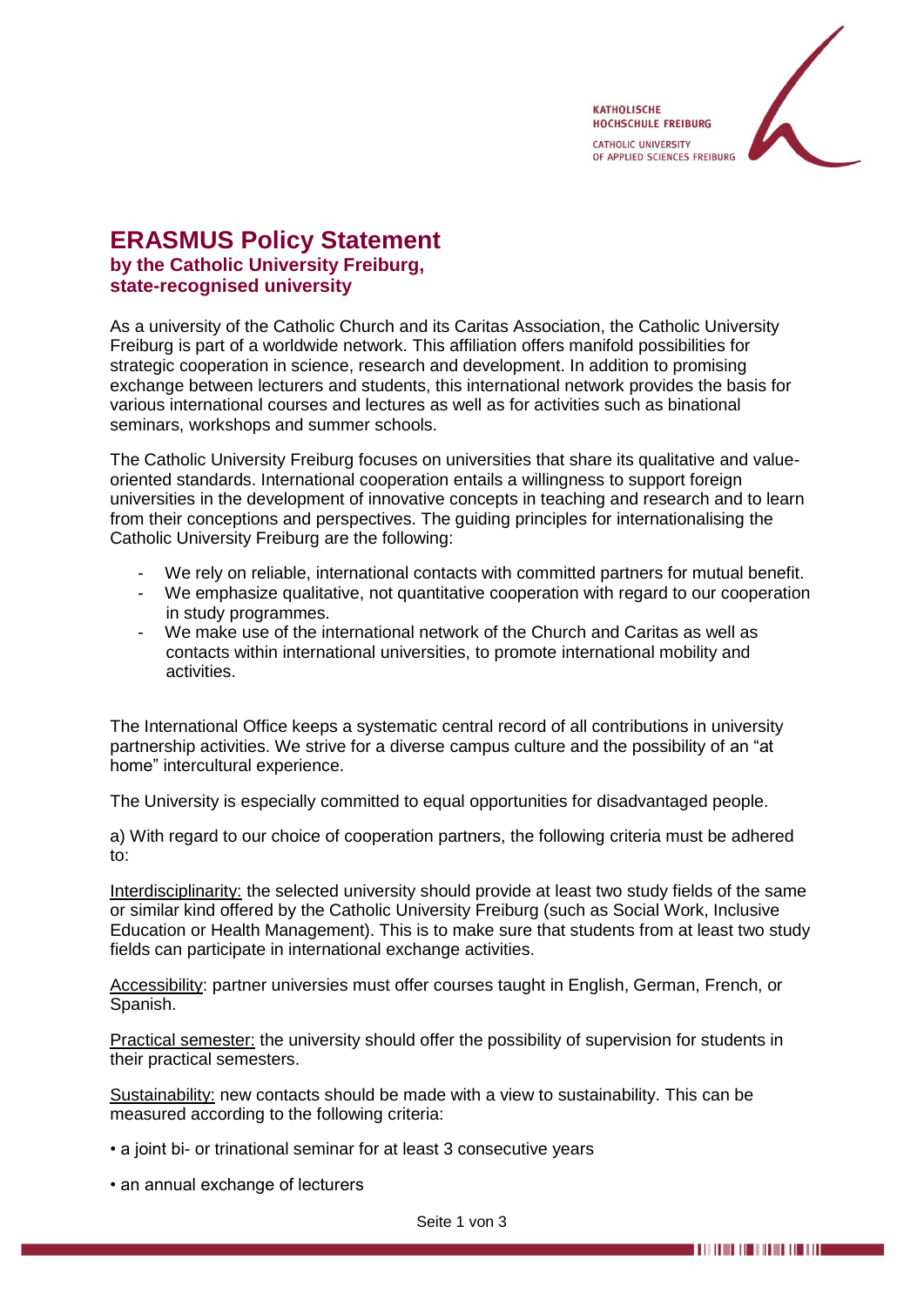• at least one student per year in the incoming or outgoing programme

b) In addition to various successful cooperation partners in Europe, the Catholic University pursues cooperation with at least one university from

- East Europe
- outside Europe
- and the Islamic world

c) The goal of mobility activities is academic and personal benefit for all members of the university. The amount of mobile students and lecturers should be increased in both directions (incomings and outgoings) and cooperation with partner universities, intensified. The Catholic University Freiburg also wants to support the mobility of its administration staff. Increased development of joint curricula and thematic networks with other partner institutions is planned for the future.

## **The strategy for the organisation and implementation of international cooperation projects**

The implementation of the internationalisation strategy has so far been an essential part of the ERASMUS programme and will continue to be in the future. Numerous projects with ERASMUS partners have already been an inherent part of the curriculum of the Catholic University Freiburg. For instance, since 1991, the Catholic University Freiburg has been involved in the European Social Work network formed by universities in the EU. Here, the Catholic University Freiburg coordinates the study programme "Europäische Soziale Arbeit ESA" (European Social Work) which is offered in cooperation with universities in Italy, Spain, and the Netherlands.

The Catholic University Freiburg is a member of the "Konföderation der Fachhochschulen des Sozialwesens in der Regio / Confédération des Ecoles Supérieures en Travail Social de la Regio (RECOS)" (Confederation of the Universities of Applied Sciences in Social Work of the *Regio*) which universities in the tri-border region (Switzerland, France and Germany) have formed. In the confederation, universities provide joint binational and trinational seminars and projects, coordinate concepts in terms of curriculum, and offer an integrated, 6 semester international study programme "Regio-Akademie für Soziale Arbeit / Regio-Pôle de formation sur le travail social" (Regio Academy for Social Work) .

In the course of every academic year, binational seminars take place in the exchange with partner institutions in Barcelona, Rome and Groningen. These seminars are led by two professors over a two week period and regularly include small-group excursions to practical institutions.

## **Five priorities on the modernisation agenda**

1. In the European and international cooperation activities, equal opportunity for all people is guaranteed. The Catholic University Freiburg has installed equal opportunities officers who are newly elected every two years. Students with severe financial problems can receive financial assistance from the social fund of the Catholic University Freiburg. The Catholic University Freiburg is designed as a barrier-free university. All rooms and floors